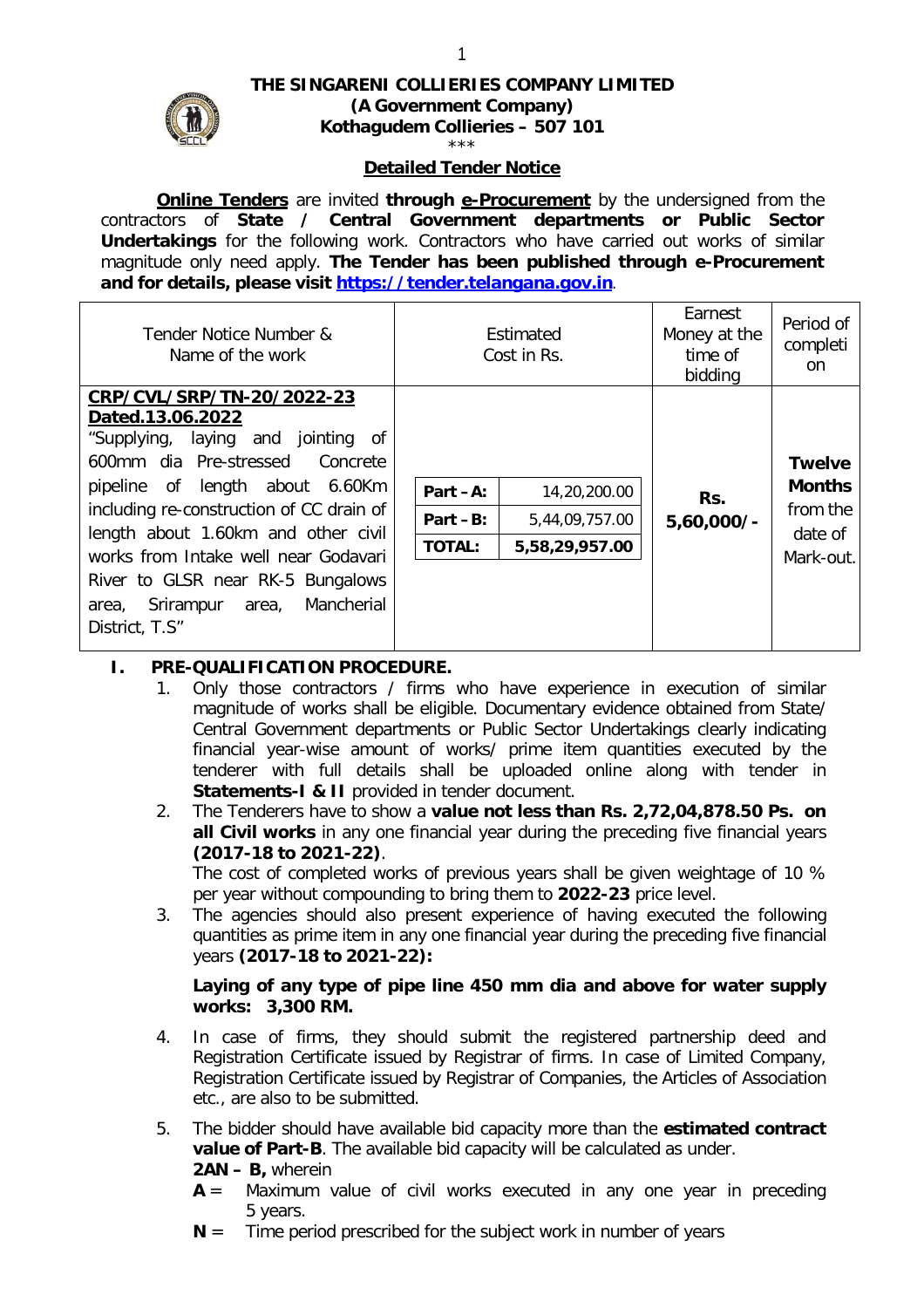**B** = Updated value of all existing commitments during the contract period of the subject tender.

Price updation @ 10% shall be applied out to turnover and balance commitment for each completed year without compounding to bring the same to current price level. **Note:** For this, bidder should furnish documentary proof established by either CA

certificate clearly mentioning the turnover in Civil Engineering works only or from experience certificates obtained from clients and furnish details in **Statement-III & IV** given in tender document and upload the same while bidding.

# 6. **E.M.D**

- i) The EMD shall be 2.50% of the estimated cost for performance of contract. 1% EMD as mentioned in the table above shall be paid online along with the tender using Net banking/ RTGS/ NEFT from their registered bank accounts (or) using Credit Card/ Debit Card as per the VISA/ MASTER Card guidelines(or)in the form of BG.
- ii) In case of bank guarantees, the instruments are to be drawn on any of the **Public Sector Banks/ Private Banks incorporated in India having net worth of Rs. 5,000 Crores and above for the previous financial Year**. The BG submitted as per the format enclosed at the end of the tender document should be valid for a minimum period of 120 days from the date of opening of technical bids. On the request of SCCL, the tenderers may have to extend the validity of BGs beyond 120 days till the tenders are finalized / contract awarded.

### iii) **The following are exempted from payment of initial EMD.**

- (a) All Government undertakings.
- (b) Firms registered under Micro, Small and Medium Enterprises Development (MSMED) Act, State Industries Dept. / National Small-Scale Industries Corporation having appropriate National Industrial Classification Code.

The bidders claiming exemption from payment of initial EMD shall ensure possessing National Industrial Classification Code **appropriate to nature of the subject work** i.e., **42203: Construction of long distance pipelines or urban pipelines (OR) 42204: Construction and maintenance of water main and line connection, water reservoirs including irrigation system (canal)** in their MSME Registration Certificate and upload the scanned copy of documents in support of exemption during bid submission online.

Further if they are happened to be L1 & successful bidder, similar to all other bidders, they have to submit **total EMD (2½ % of estimated cost) as Performance Guarantee** in the form of FDR/BG in favour of SCCL.

- iv) Failure to upload requisite documents towards EMD or uploading of MSME registration having appropriate National Industrial Classification Code mentioned above with reference to nature of the subject work, such bids will be summarily rejected and no correspondence will be entertained in this regard.
- v) If the successful tenderer has paid 1% amount online, the balance 1.50% amount for performance of contract to be paid in the form of DD/FDR/BG in favour of S.C.Co.Ltd at the time of concluding the agreement (or) if the successful tenderer has paid 1% initial amount in the form BG, the tenderer has to pay total 2½% amount duly replacing the Bank Guarantee for 1% EMD paid already at the time of bidding in the form of DD/FDR/BG in favour of S.C.Co.Ltd. In case of Bank Guarantees, the same are to be drawn on any **Public Sector Banks/ Private Banks incorporated in India having net worth of Rs. 5,000 Crores and above for the previous financial Year**. In case the value of Bank Guarantee is amounting to Rs. 5.00 lakh or above it should be obtained from/ operational for all purposes at their bank branches situated at Kothagudem/ Hyderabad.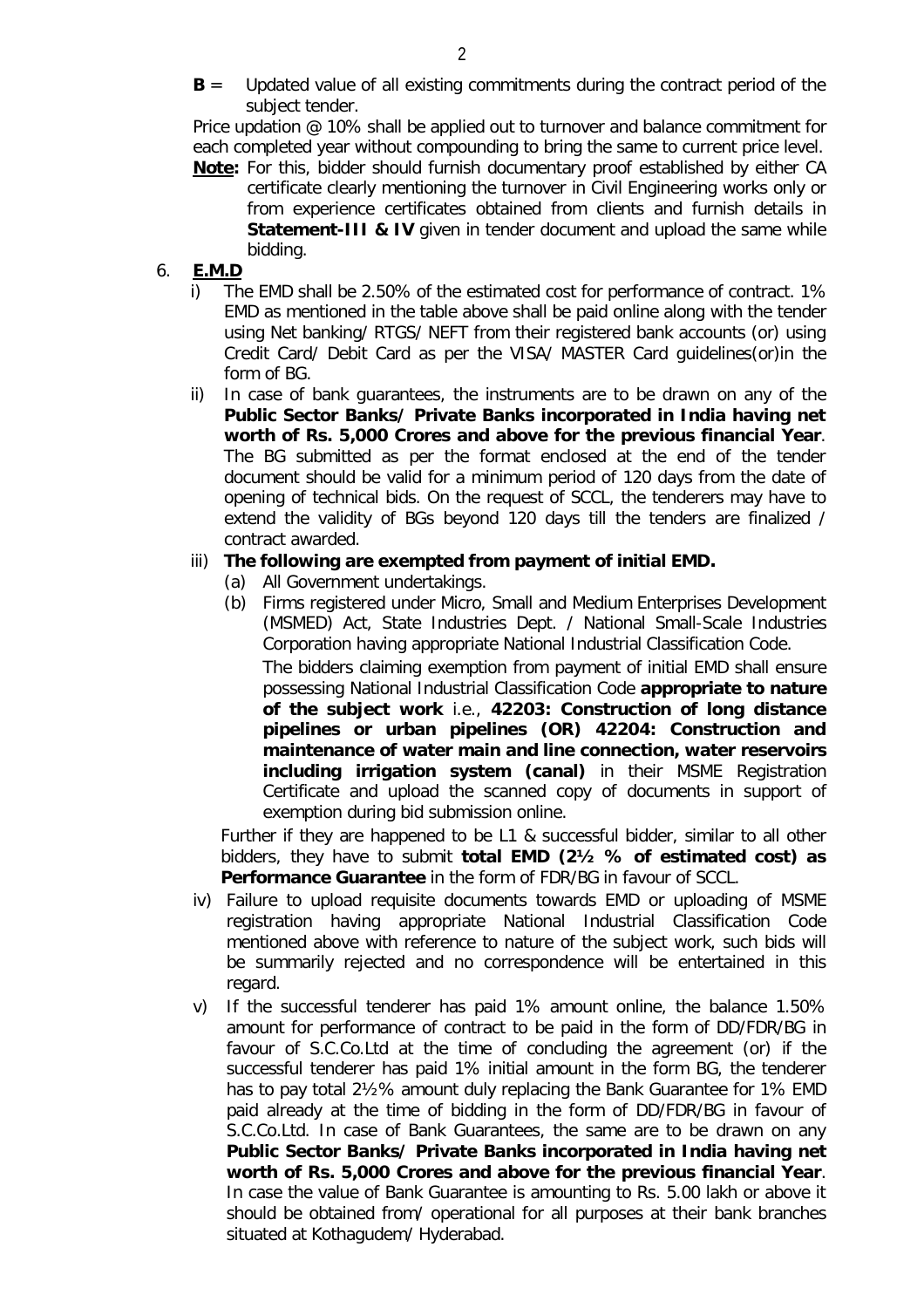### **II. TENDERING PROCEDURE:**

1. The tender shall be in two parts namely **Technical Bid** and **Price Bid.** 

**Technical Bid** shall contain the documents in support of EMD, competence of the tenderer etc. All the documents shall be self attested by the bidder. A **check list** is provided in the end of the tender document. The bidders are expected to fill in the same and upload along with the tender for ensuring submission of all documents.

**Price Bid** is provided in 2 parts.

Part 'A' contains Schedule of quantities and rates for Cement & Steel to be issued by SCCL on Sale Invoice. Bidder is not allowed to quote for this and hence not uploaded on e-procurement. Bidders are requested to go through special clauses provided in Part 'A'

Part 'B' contains schedule of quantities and rates for other construction items and uploaded on e-procurement to enable the bidders to quote their uniform percentage on this.

Notwithstanding anything stated above, THE SINGARENI COLLIERIES COMPANY LIMITED reserves the right to assess the capability and capacity of intending tenderers to perform the contract.

- 2. **The ceiling of tender premium shall be 5% for this work.**
- 3. The bidder shall scan and upload all the required documents/ certificates/ statements/EMD instruments.

The bidder is liable to be disqualified and black listed, if false information is furnished in the forms/ statements/ certificates submitted in proof of qualification requirements and misled the company.

If discrepancies are found even during the execution of work, the contract will be terminated, bidder will be blacklisted, the bid security will be forfeited and work will be carried out through other agency at the bidder's cost and risk.

4. **Technical Bid** will be opened on the due date. The **Price Bid** of only those tenderers, who are found qualified in **Technical Bid**, will be opened after technical evaluation of the bids is completed. The date of opening of price bid mentioned is only indicative date. In case of any extension of last date for submission of bids/ date of opening of technical bids, suitable corrigendum will be published in the e-procurement platform.

# 5. **Dates for submission / opening of bids:**

- (a) Bid Submission Start Date & Time : 13/06/2022 8:00 PM
- (b) Bid submission Closing Date & Time : 28/06/2022 4:30 PM
- (c) Technical Bids Opening Date & Time : 28/06/2022 5:00 PM
- (d) Price Bids Opening Date & Time : 01/07/2022 4:00 PM
- 6. The tenderer has to keep his tender valid for **120 days** from the date of opening
- of Technical Bid.
- 7. The successful tenderer shall submit self attested copy of GST registration certificate/PAN card at the time of concluding the agreement.

# **III. OTHER INFORMATION TO THE BIDDER:**

1. **Joint Venture (JV) participation:** Participation by Joint Venture (JV) is **allowed** for this work.

The partners constituting a Joint Venture for the purpose of jointly participating in the bidding process for the subject tender should comply with **criteria** mentioned elsewhere in the tender document and submit the agreement as per the given **proforma**.

2. **Submission of hard copies of the documents & Original EMD instruments:** The Department will notify the successful bidder for submission of hard copies of uploaded documents.

If any successful bidder fails to submit the above within the stipulated time, they will be suspended from participating in the tenders on e-procurement for a period of **three years**.